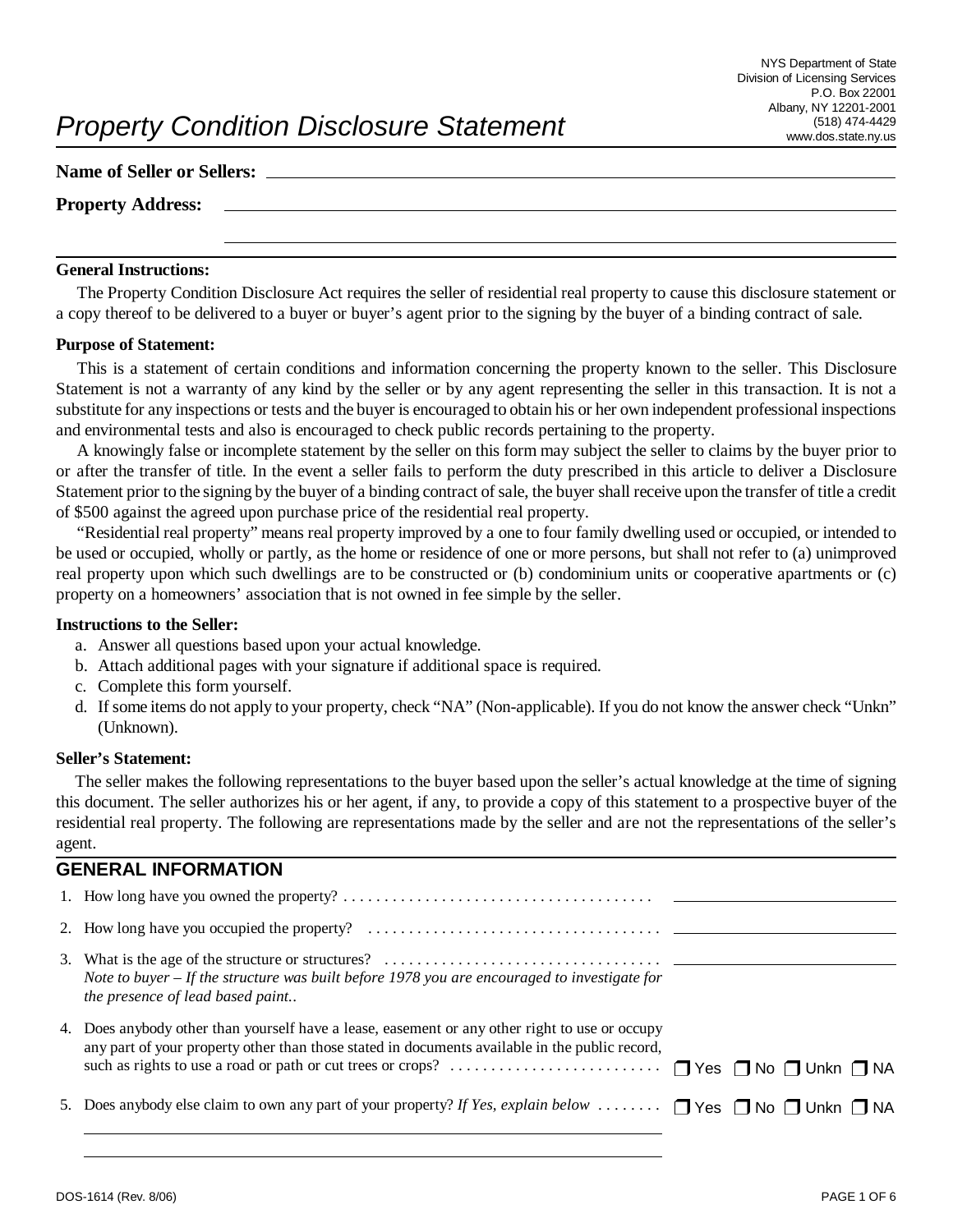| 6. Has anyone denied you access to the property or made a formal legal claim challenging your                                                                                                                                       |  |  |
|-------------------------------------------------------------------------------------------------------------------------------------------------------------------------------------------------------------------------------------|--|--|
| 7. Are there any features of the property shared in common with adjoining landowners or a<br>homeowner's association, such as walls, fences or driveways? If Yes, describe below $\Box$ Yes $\Box$ No $\Box$ Unkn $\Box$ NA         |  |  |
| 8. Are there any electric or gas utility surcharges for line extensions, special assessments or<br>homeowner or other association fees that apply to the property? If Yes, explain below $\Box$ Yes $\Box$ No $\Box$ Unkn $\Box$ NA |  |  |
| 9. Are there certificates of occupancy related to the property? If No, explain below  T Yes T No T Unkn T NA                                                                                                                        |  |  |
|                                                                                                                                                                                                                                     |  |  |

### **ENVIRONMENTAL**

### **Note to Seller:**

In this section, you will be asked questions regarding petroleum products and hazardous or toxic substances that you know to have been spilled, leaked or otherwise been released on the property or from the property onto any other property. Petroleum products may include, but are not limited to, gasoline, diesel fuel, home heating fuel, and lubricants. Hazardous or toxic substances are products that could pose short or long-term danger to personal health or the environment if they are not properly disposed of, applied or stored. These include, but are not limited to, fertilizers, pesticides and insecticides, paint including paint thinner, varnish remover and wood preservatives, treated wood, construction materials such as asphalt and roofing materials, antifreeze and other automotive products, batteries, cleaning solvents including septic tank cleaners, household cleaners and pool chemicals and products containing mercury and lead.

#### **Note to Buyer:**

If contamination of this property from petroleum products and/or hazardous or toxic substances is a concern to you, you are urged to consider soil and groundwater testing of this property.

| 10. Is any or all of the property located in a designated floodplain? If Yes, explain below $\dots$                                 | $\Box$ Yes $\Box$ No $\Box$ Unkn $\Box$ NA |  |
|-------------------------------------------------------------------------------------------------------------------------------------|--------------------------------------------|--|
| 11. Is any or all of the property located in a designated wetland? If Yes, explain below $\Box$ Yes $\Box$ No $\Box$ Unkn $\Box$ NA |                                            |  |
| 12. Is the property located in an agricultural district? If Yes, explain below  T Yes J No J Unkn J NA                              |                                            |  |
| 13. Was the property ever the site of a landfill? If Yes, explain below  T Yes T No T Unkn T NA                                     |                                            |  |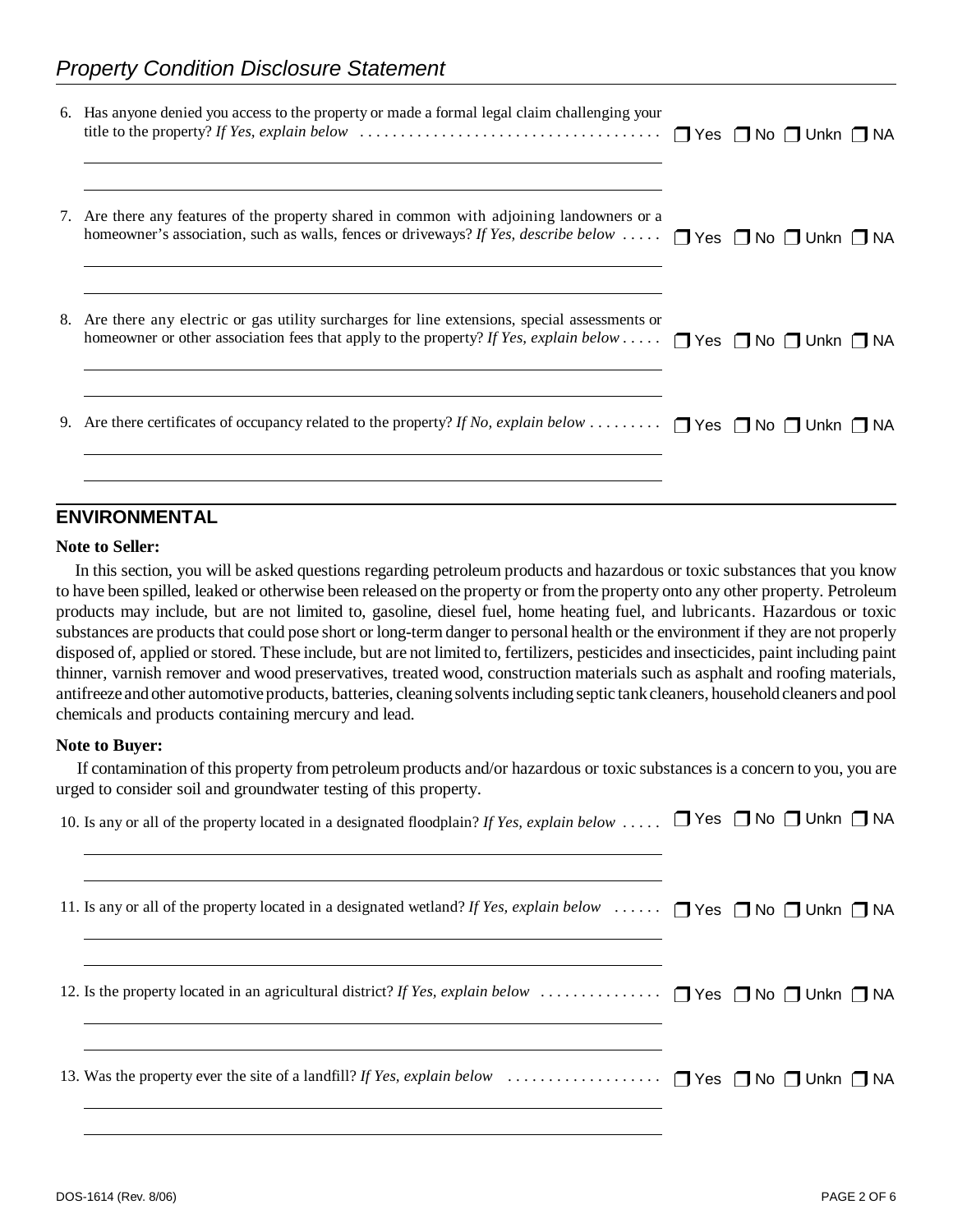## *Property Condition Disclosure Statement*

| 14. Are there or have there ever been fuel storage tanks above or below the ground on the                                                                                                                                                                                                |  |                                            |  |
|------------------------------------------------------------------------------------------------------------------------------------------------------------------------------------------------------------------------------------------------------------------------------------------|--|--------------------------------------------|--|
|                                                                                                                                                                                                                                                                                          |  | □ Yes □ No □ Unkn □ NA                     |  |
| ٠                                                                                                                                                                                                                                                                                        |  | $\Box$ Yes $\Box$ No $\Box$ Unkn $\Box$ NA |  |
| Are they leaking or have they ever leaked? If Yes, explain below $\dots\dots\dots\dots\dots\dots$                                                                                                                                                                                        |  | □ Yes □ No □ Unkn □ NA                     |  |
| 15. Is there asbestos in the structure? If Yes, state location or locations below  T Yes T No T Unkn T NA                                                                                                                                                                                |  |                                            |  |
|                                                                                                                                                                                                                                                                                          |  |                                            |  |
|                                                                                                                                                                                                                                                                                          |  |                                            |  |
| 18. Has motor fuel, motor oil, home heating fuel, lubricating oil or any other petroleum product,<br>methane gas, or any hazardous or toxic substance spilled, leaked or otherwise been released<br>on the property or from the property onto any other property? If Yes, describe below |  | $\Box$ Yes $\Box$ No $\Box$ Unkn $\Box$ NA |  |
| 19. Has the property been tested for the presence of motor fuel, motor oil, home heating fuel,<br>lubricating oil, or any other petroleum product, methane gas, or any hazardous or toxic                                                                                                |  | □ Yes □ No □ Unkn □ NA                     |  |
| <b>STRUCTURAL</b>                                                                                                                                                                                                                                                                        |  |                                            |  |
| 20. Is there any rot or water damage to the structure or structures? If Yes, explain below  T Yes $\Box$ No $\Box$ Unkn $\Box$ NA                                                                                                                                                        |  |                                            |  |
| 21. Is there any fire or smoke damage to the structure or structures? If Yes, explain below $\Box$ Yes $\Box$ No $\Box$ Unkn $\Box$ NA                                                                                                                                                   |  |                                            |  |
| <u> 1989 - Johann Stoff, deutscher Stoffen und der Stoffen und der Stoffen und der Stoffen und der Stoffen und der</u><br>22. Is there any termite, insect, rodent or pest infestation or damage? If Yes, explain below  T Yes T No T Unkn T NA                                          |  |                                            |  |
| <u> 1989 - Johann Stoff, deutscher Stoffen und der Stoffen und der Stoffen und der Stoffen und der Stoffen und der</u><br>23. Has the property been tested for termite, insect, rodent or pest infestation or damage?  TYes TNo TUnkn TNA<br>If Yes, please attach report(s)             |  |                                            |  |
|                                                                                                                                                                                                                                                                                          |  |                                            |  |
| $\bullet$                                                                                                                                                                                                                                                                                |  |                                            |  |
| $\bullet$                                                                                                                                                                                                                                                                                |  |                                            |  |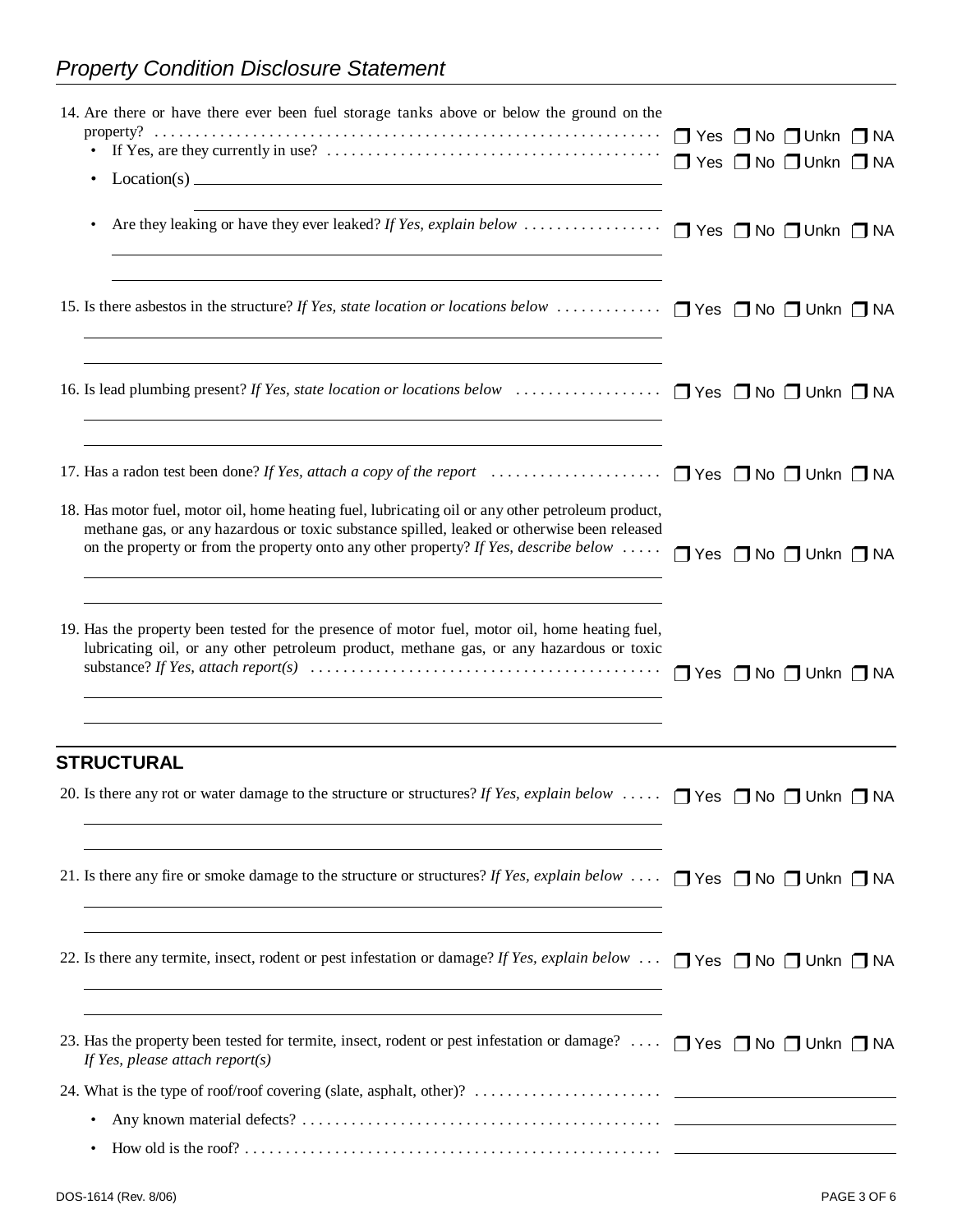| Is there a transferable warrantee on the roof in effect now? If Yes, explain below $\Box$ Yes $\Box$ No $\Box$ Unkn $\Box$ NA                                          |                          |          |                                            |                            |
|------------------------------------------------------------------------------------------------------------------------------------------------------------------------|--------------------------|----------|--------------------------------------------|----------------------------|
| 25. Are there any know material defects in any of the following structural systems: footings,<br>beams, girders, lintels, columns or partitions? If Yes, explain below |                          |          | □ Yes □ No □ Unkn □ NA                     |                            |
| <b>MECHANICAL SYSTEMS AND SERVICES</b>                                                                                                                                 |                          | private, |                                            | municipal,                 |
| $\bullet$                                                                                                                                                              |                          |          |                                            |                            |
| 27. Has the water quality and/or flow rate been tested? If Yes, describe below                                                                                         |                          |          | $\Box$ Yes $\Box$ No $\Box$ Unkn $\Box$ NA |                            |
|                                                                                                                                                                        | public sewer,<br>septic, |          |                                            | private sewer,<br>cesspool |
| ٠                                                                                                                                                                      |                          |          |                                            |                            |
| ٠                                                                                                                                                                      |                          |          |                                            |                            |
| ٠<br>$\bullet$<br>٠                                                                                                                                                    |                          |          |                                            |                            |
| ٠                                                                                                                                                                      |                          |          |                                            |                            |
| 30. Are there any flooding, drainage or grading problems that resulted in standing water on any<br>portion of the property? If Yes, state locations and explain below  |                          |          | □ Yes □ No □ Unkn □ NA                     |                            |
| 31. Does the basement have seepage that results in standing water? If Yes, explain below $\dots$                                                                       |                          |          | $\Box$ Yes $\Box$ No $\Box$ Unkn $\Box$ NA |                            |
| Are there any known material defects in any of the following? If Yes, explain below. Use additional                                                                    |                          |          |                                            |                            |
|                                                                                                                                                                        |                          |          | $\Box$ Yes $\Box$ No $\Box$ Unkn $\Box$ NA |                            |
|                                                                                                                                                                        |                          |          | $\Box$ Yes $\Box$ No $\Box$ Unkn $\Box$ NA |                            |
|                                                                                                                                                                        |                          |          | $\Box$ Yes $\Box$ No $\Box$ Unkn $\Box$ NA |                            |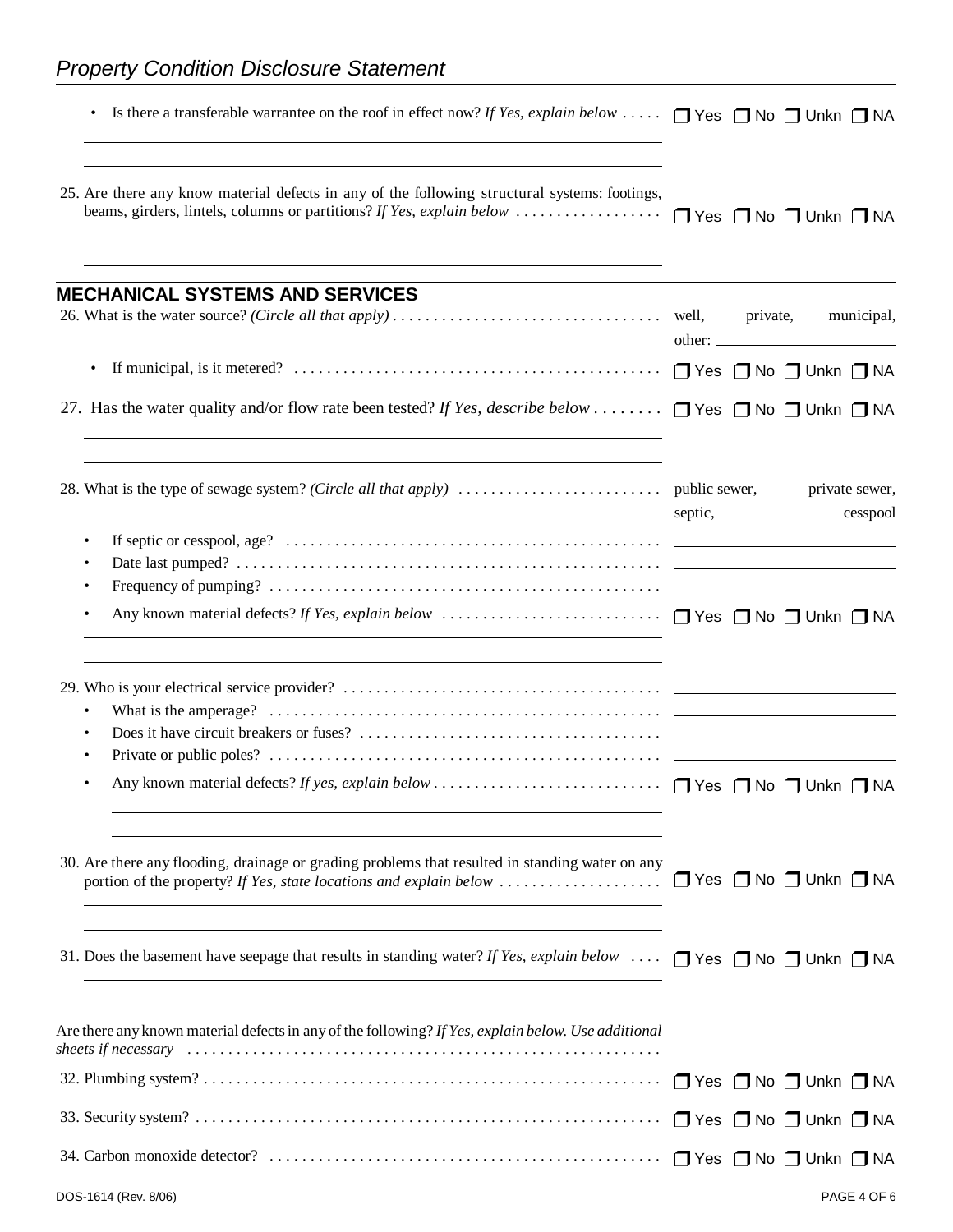|                                                                                                                                                                        | $\Box$ Yes $\Box$ No $\Box$ Unkn $\Box$ NA |             |
|------------------------------------------------------------------------------------------------------------------------------------------------------------------------|--------------------------------------------|-------------|
|                                                                                                                                                                        | □ Yes □ No □ Unkn □ NA                     |             |
|                                                                                                                                                                        | □ Yes □ No □ Unkn □ NA                     |             |
|                                                                                                                                                                        | □ Yes □ No □ Unkn □ NA                     |             |
|                                                                                                                                                                        | ■ Yes ■ No ■ Unkn ■ NA                     |             |
|                                                                                                                                                                        | □ Yes □ No □ Unkn □ NA                     |             |
|                                                                                                                                                                        | $\Box$ Yes $\Box$ No $\Box$ Unkn $\Box$ NA |             |
|                                                                                                                                                                        | □ Yes □ No □ Unkn □ NA                     |             |
|                                                                                                                                                                        | $\Box$ Yes $\Box$ No $\Box$ Unkn $\Box$ NA |             |
|                                                                                                                                                                        | □ Yes □ No □ Unkn □ NA                     |             |
|                                                                                                                                                                        | □ Yes □ No □ Unkn □ NA                     |             |
|                                                                                                                                                                        | □ Yes □ No □ Unkn □ NA                     |             |
|                                                                                                                                                                        | $\Box$ Yes $\Box$ No $\Box$ Unkn $\Box$ NA |             |
|                                                                                                                                                                        |                                            |             |
|                                                                                                                                                                        |                                            | $\Box$ Unkn |
| Buyer is encouraged to check public records concerning the property (e.g. tax records and wetland and floodplain<br>Note:<br>maps).                                    |                                            |             |
| The seller should use this area to further explain any item above. If necessary, attach additional pages and indicate<br>here the number of additional pages attached. |                                            |             |
|                                                                                                                                                                        |                                            |             |